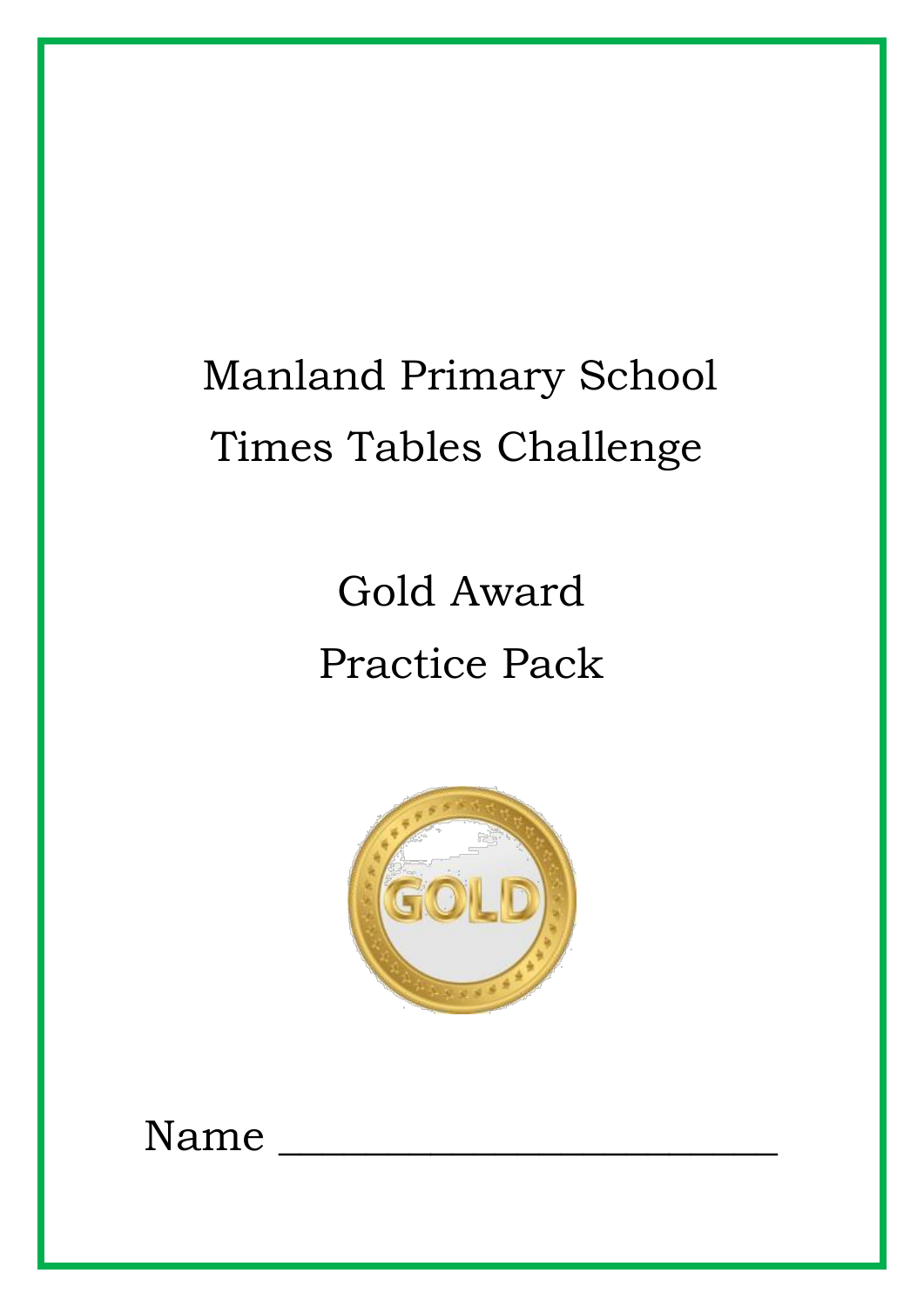Dear Parents/Carers,

At Manland Primary School, we believe that quick recall of times tables is a vital skill, which offers an important foundation for the learning of other aspects of mathematics. Regular practice of times tables is essential in ensuring that they are embedded in the children's long term memory.

This is a Gold booklet, which focusses on the 8, 9 and 12 times tables. We request that children practise these times tables at home on a regular basis, and can be tested using the grid shown at the back of the booklet. When the children can answer all of these times tables accurately and timely, they will move onto Platinum times tables.

### **Tips for helping your child to learn their times tables:**

- $\triangleright$  Regular practise (at least 3 times a week)
- ➢ Chant/ sing songs
- $\triangleright$  Play games
- $\triangleright$  Demonstrate with a number line or counting stick
- $\triangleright$  Stick up a chart

### **Useful websites:**

[http://www.primaryhomeworkhelp.co.uk/](http://www.primaryhomeworkhelp.co.uk/maths/timestable/interactive.htm)

[maths/timestable/interactive.htm](http://www.primaryhomeworkhelp.co.uk/maths/timestable/interactive.htm)

<http://www.ictgames.com/resources.html>

<https://ttrockstars.com/>

<https://fun4thebrain.com/>

[https://www.mathshed.com/en-](https://www.mathshed.com/en-gb/index.html)

[gb/index.html](https://www.mathshed.com/en-gb/index.html)

### **Tablet apps:**

Squeebles Multiplication trainer

Splash maths 8-10

Maths practice Splash maths 7-9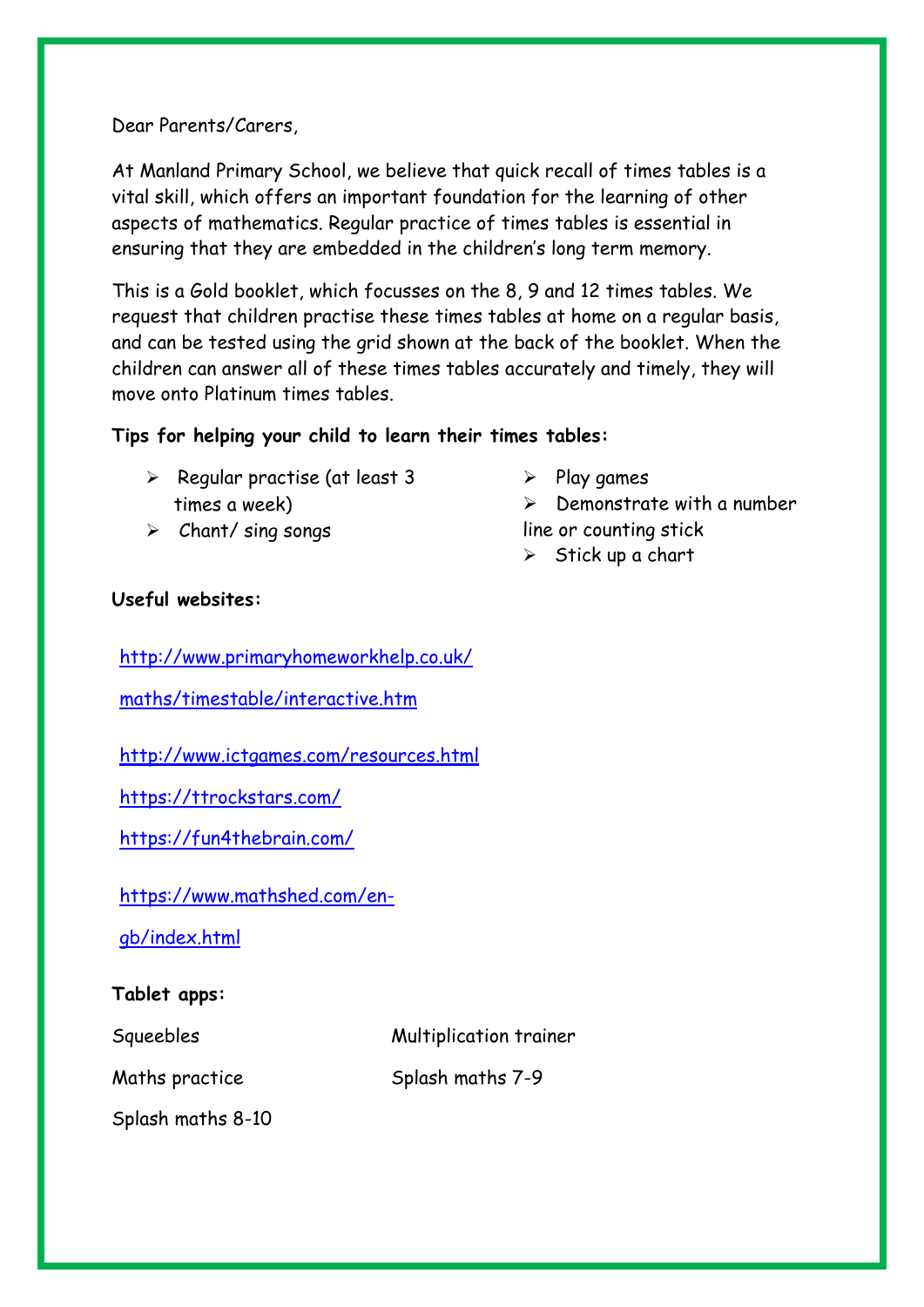**We thank you in advance for your support.**

#### **Dear Student Mathematician**,

You are working on Gold times tables, which are 8, 9 and 12 times tables. It is very important that you practise these as often as you can to improve your speed and accuracy.

Each week you will be tested on these.

How quickly can you answer 48 times tables questions?

#### **Tips to help you learn your times tables:**

- ➢ Chant each times table out loud: 'four times two is eight'
- $\triangleright$  Make a rhyme
- $\triangleright$  Can you do it backwards, starting with 12 x ?
- $\triangleright$  Ask someone to test you in random order.

Once you have achieved your Gold award you are able to try for your Gold Plus! This will test your knowledge of division and enable you to master your number facts.

### **Good luck!**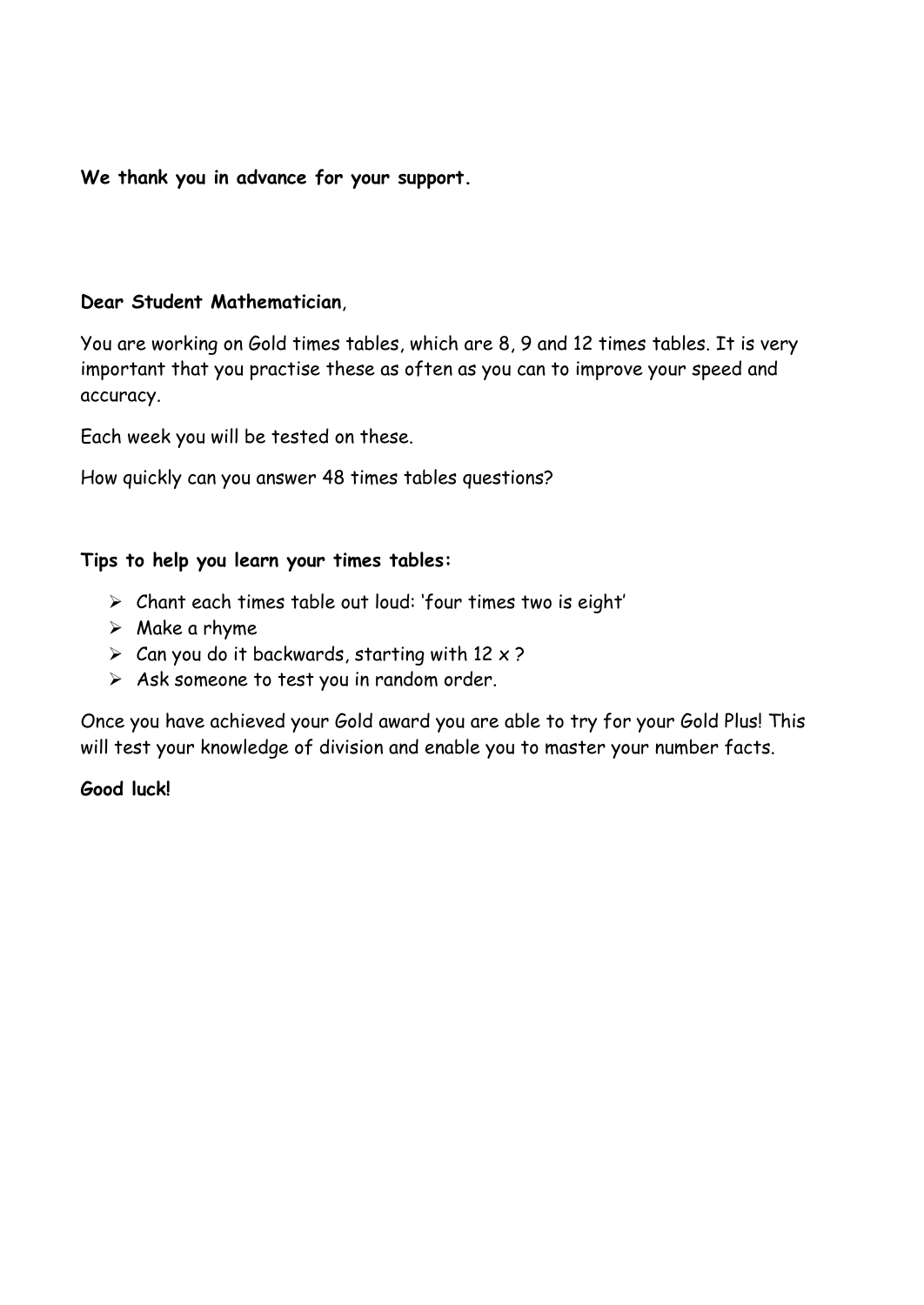## **8 Times Table**

| $1 \times 8 = 8$  | $5 \times 8 = 40$ | $9 \times 8 = 72$  |
|-------------------|-------------------|--------------------|
| $2 \times 8 = 16$ | $6 \times 8 = 48$ | $10 \times 8 = 80$ |
| $3 \times 8 = 24$ | $7 \times 8 = 56$ | $11 \times 8 = 88$ |
| $4 \times 8 = 32$ | $8 \times 8 = 64$ | $12 \times 8 = 96$ |

### **Top Tip:**

**8×** all of the numbers in the 8 times tables are even.

Can you spot the pattern? The ones digits go down in 2s (8,

6, 4, 2, 0)



Self assessment:

Parent/guardian's comments/signature: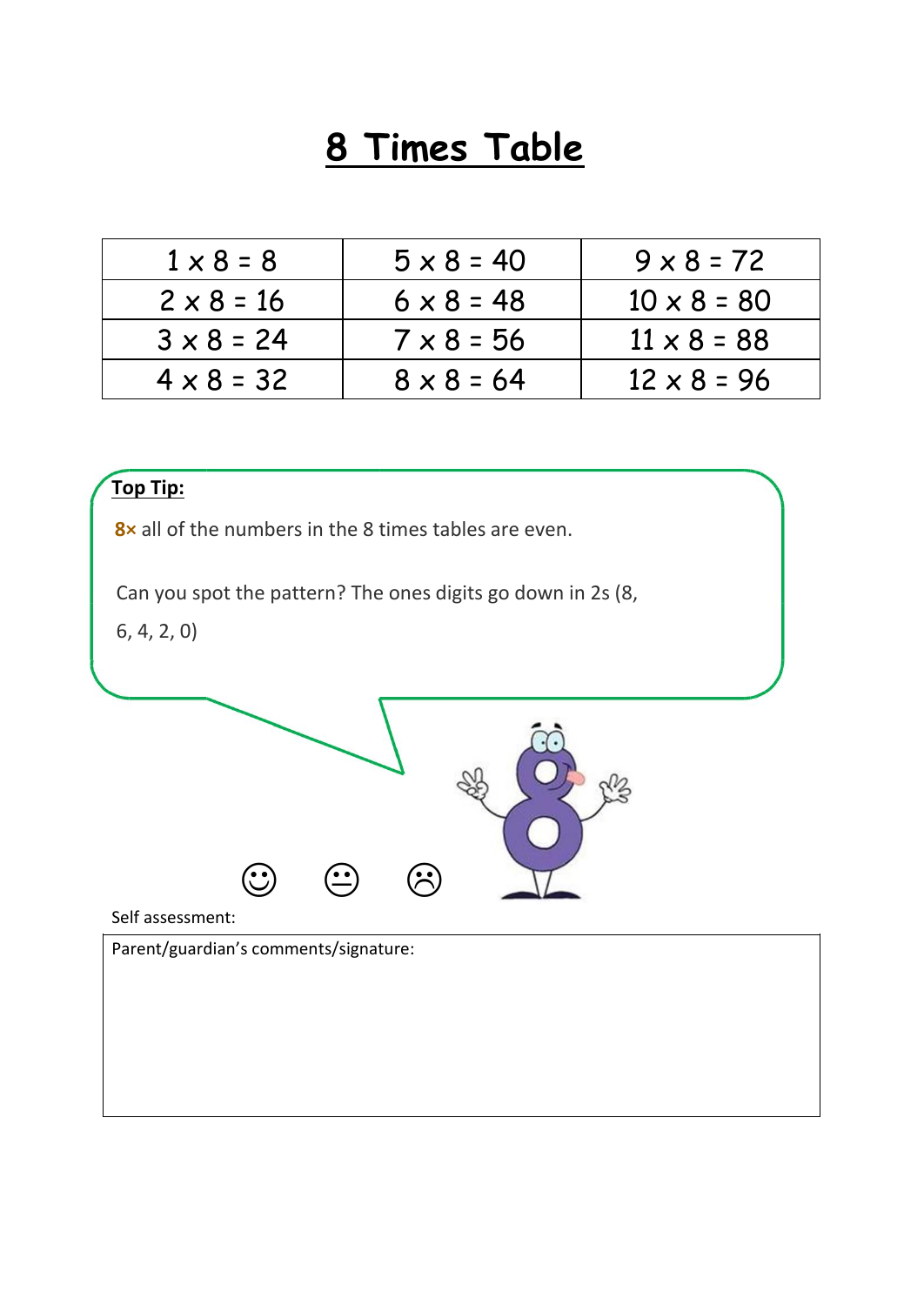## **9 Times Table**

| $1 \times 9 = 9$  | $5 \times 9 = 45$ | $9 \times 9 = 81$   |
|-------------------|-------------------|---------------------|
| $2 \times 9 = 18$ | $6 \times 9 = 54$ | $10 \times 9 = 90$  |
| $3 \times 9 = 27$ | $7 \times 9 = 63$ | $11 \times 9 = 99$  |
| $4 \times 9 = 36$ | $8 \times 9 = 72$ | $12 \times 9 = 108$ |

### **Top Tip:**

Notice how the 'ones' go down: 9,8,7,6, ...? And the 'tens' go up: 1,2,3,...?

**Your hands can help**! Example: to multiply 9 by 8: hold your 8th finger





#### Self assessment:

Parent/guardian's comments/signature: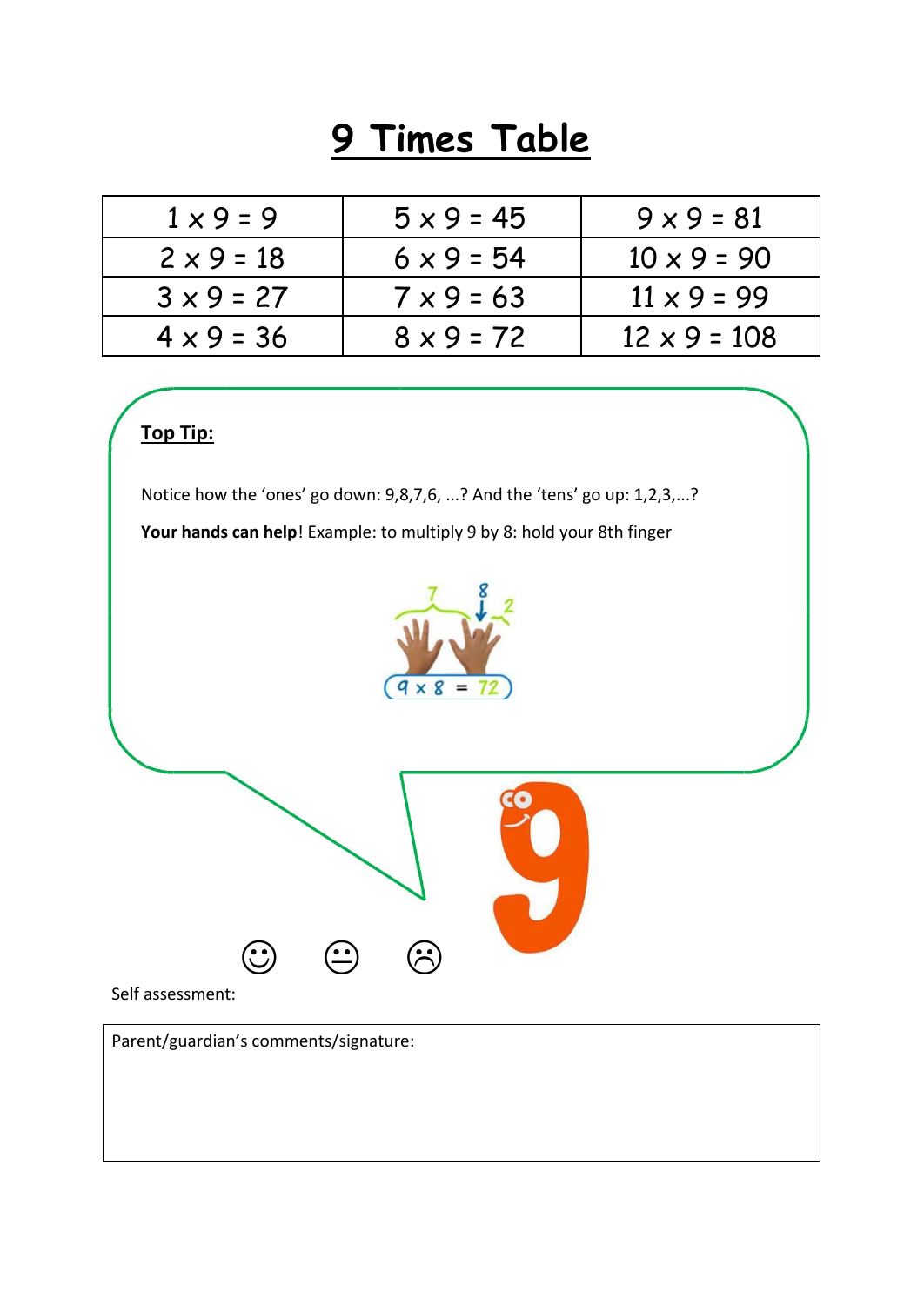### **12 Times Table**

| $1 \times 12 = 12$ | $5 \times 12 = 60$ | $9 \times 12 = 108$  |
|--------------------|--------------------|----------------------|
| $2 \times 12 = 24$ | $6 \times 12 = 72$ | $10 \times 12 = 120$ |
| $3 \times 12 = 36$ | $7 \times 12 = 84$ | $11 \times 12 = 132$ |
| $4 \times 12 = 48$ | $8 \times 12 = 96$ | $12 \times 12 = 144$ |



**12× Note** that 12 is 10 + 2, so 12 x *something* is 10 x *something* + 2 x

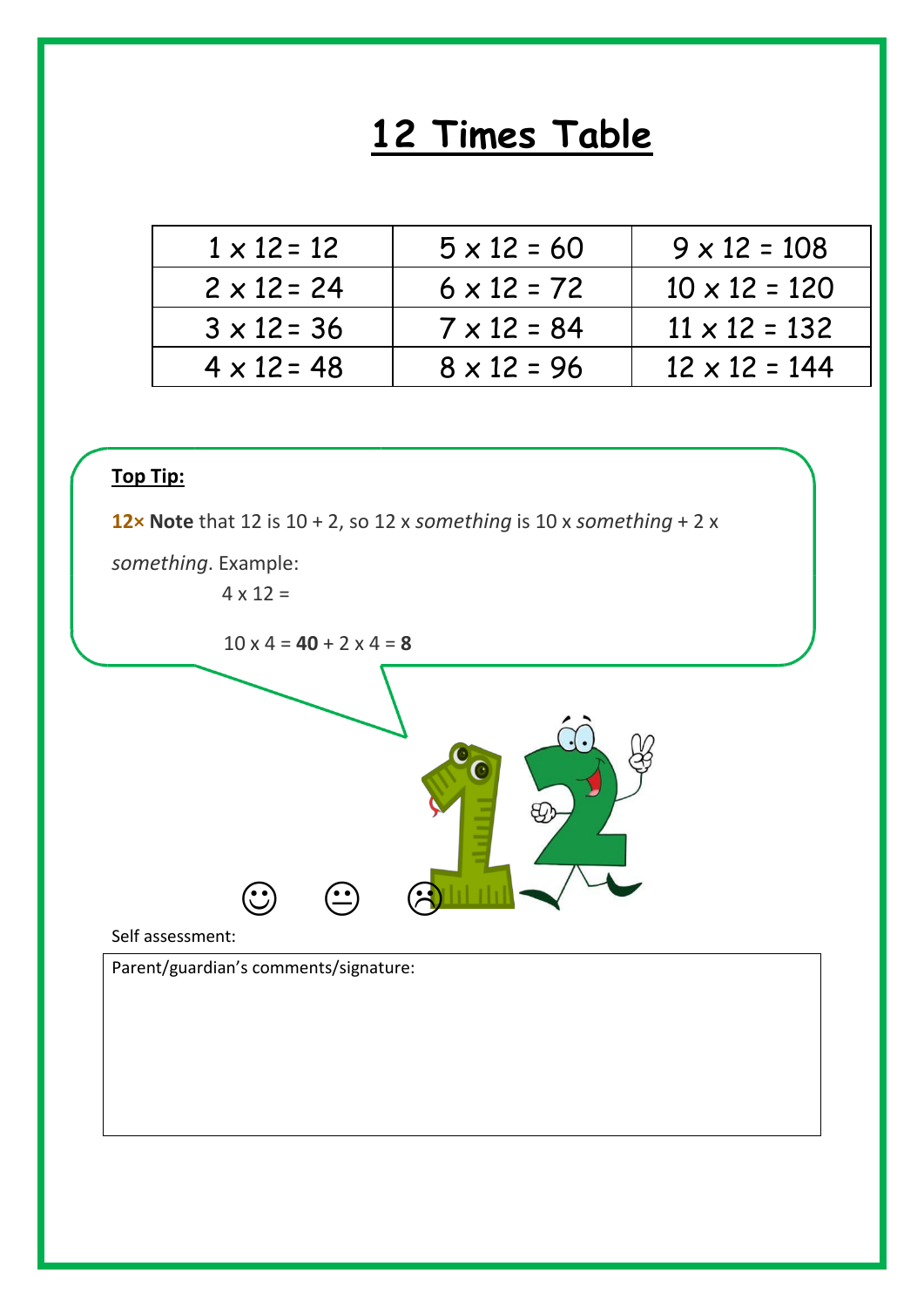### **Gold Times Tables Challenge**

Can you complete a times table race in 5 minutes or under?

Good Luck!

*Top Tip: Why not record your time at home and see if you can beat next time you practise.*

| X                                    | 8 | 12 | 9 |
|--------------------------------------|---|----|---|
| $\overline{\overline{\overline{5}}}$ |   |    |   |
| $\overline{7}$                       |   |    |   |
| 3                                    |   |    |   |
| 10                                   |   |    |   |
| 1                                    |   |    |   |
| 12                                   |   |    |   |
| $\overline{2}$                       |   |    |   |
| 11                                   |   |    |   |
| 6                                    |   |    |   |
| 8                                    |   |    |   |
| 4                                    |   |    |   |
| 9                                    |   |    |   |